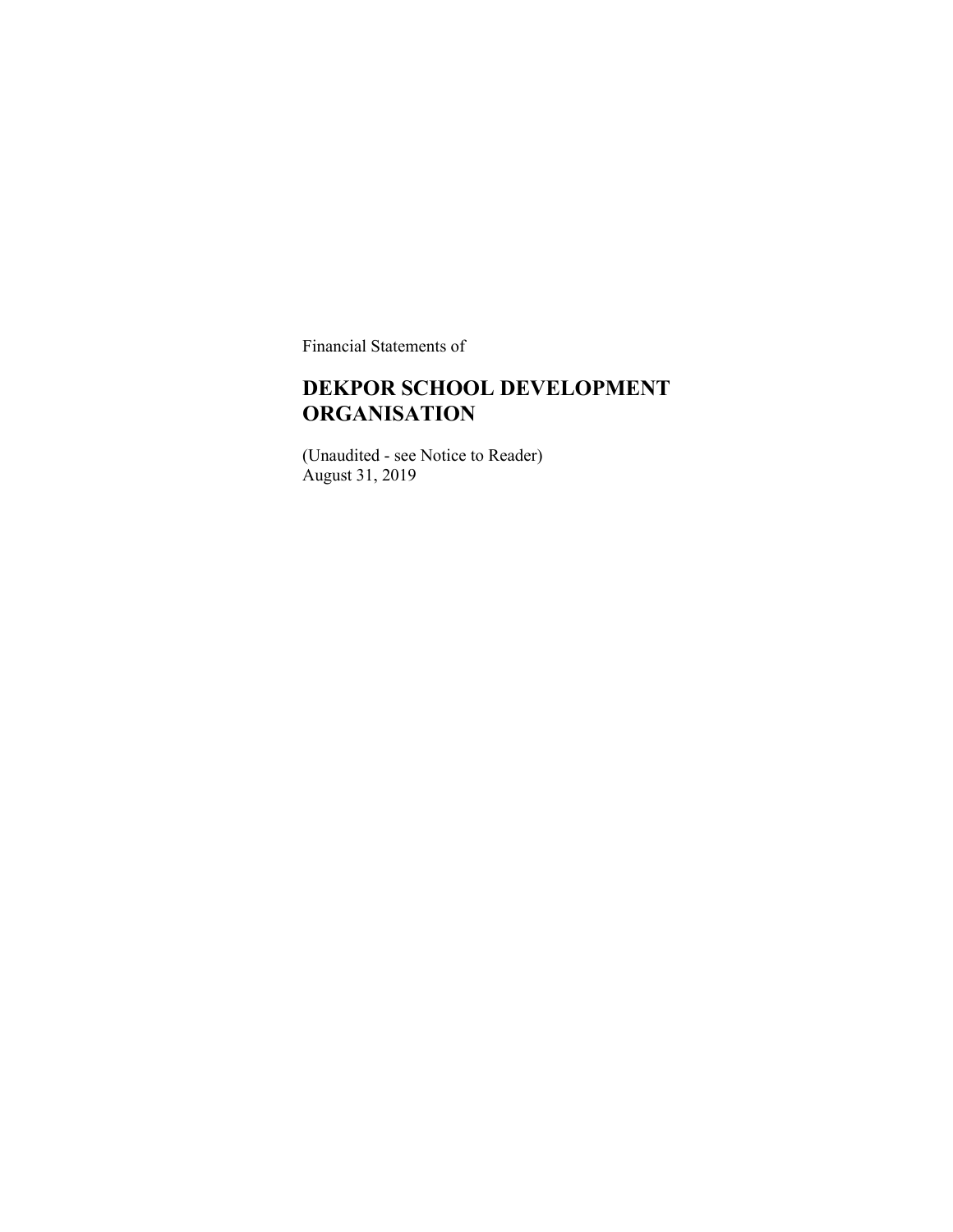Financial Statements

August 31, 2019

#### **Index to Financial Statements**

|                                              | Page |
|----------------------------------------------|------|
| Notice to Reader                             |      |
| <b>Statement of Financial Position</b>       | 2    |
| <b>Statement of Operations</b>               | 3    |
| <b>Statement of Changes in Fund Balances</b> | 4    |
| Note to Financial Statements                 |      |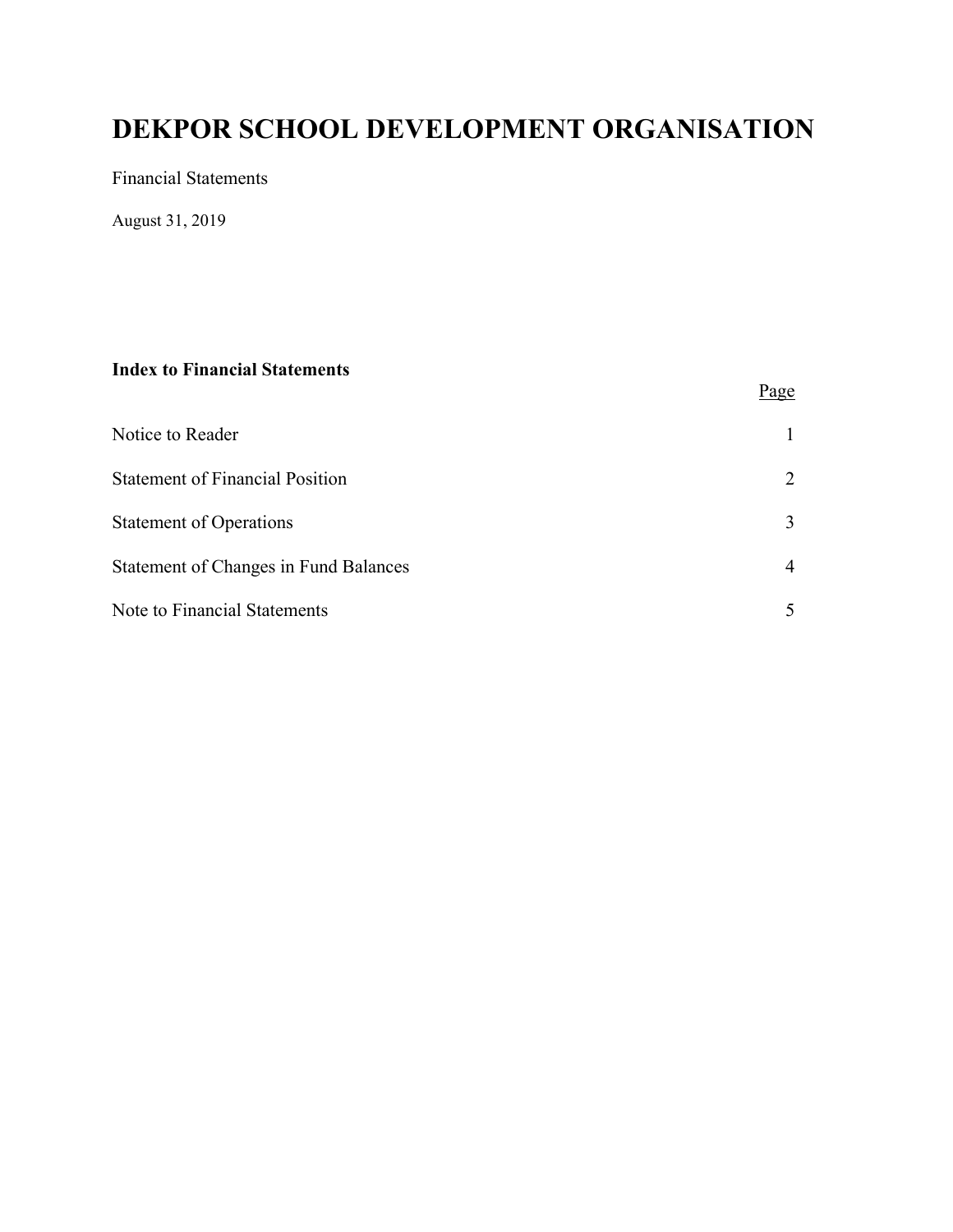

Scarrow Yurman & Co. **CPA Professional Corporation** 445 Apple Creek Blvd, Suite 223 Markham Ontario L3R 9X7 Tel: 905-475-5200 Fax: 905-475-6577 www.syccpa.com

### **NOTICE TO READER**

On the basis of information provided by management, we have compiled the statement of financial position of Dekpor School Development Organisation as at August 31, 2019 and the statements of operations and changes in fund balances for the year then ended.

We have not performed an audit or a review engagement in respect of these financial statements and, accordingly, we express no assurance thereon.

Readers are cautioned that these statements may not be appropriate for their purposes.

# Scarrow Yurman & Co, CPA Professional Corporation

Authorized to practise public accounting by the Chartered Professional Accountants of Ontario

Markham, Ontario February 21, 2020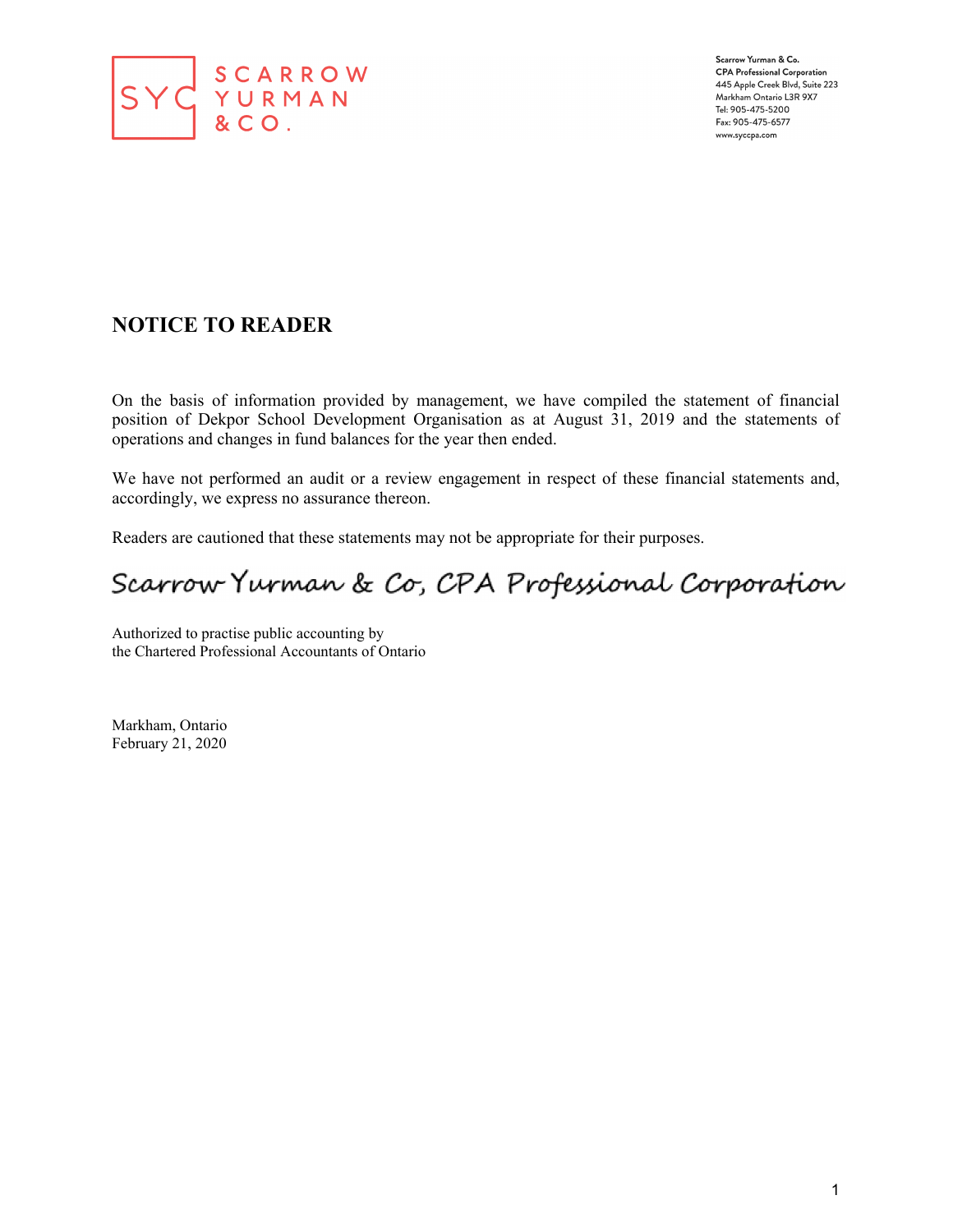Statement of Financial Position

| As at August 31, 2019 | (Unaudited – See Notice to Reader)    |                                   |                            |                            |
|-----------------------|---------------------------------------|-----------------------------------|----------------------------|----------------------------|
|                       | 2019<br><b>Building</b><br>Fund<br>\$ | 2019<br>Sponsorship<br>Fund<br>\$ | 2019<br><b>Total</b><br>\$ | 2018<br><b>Total</b><br>\$ |
| <b>ASSETS</b>         |                                       |                                   |                            |                            |
| Cash                  | 14,785                                | 154,411                           | 169,196                    | 156,518                    |
| <b>Fixed Assets</b>   | 15,355                                | 15,355                            | 30,710                     | 40,947                     |
|                       | 30,140                                | 169,766                           | 199,906                    | 197,465                    |
|                       |                                       |                                   |                            |                            |
| <b>FUND BALANCES</b>  |                                       |                                   |                            |                            |
| Restricted            | 30,140                                | 169,766                           | 199,906                    | 197,465                    |
|                       | 30,140                                | 169,766                           | 199,906                    | 197,465                    |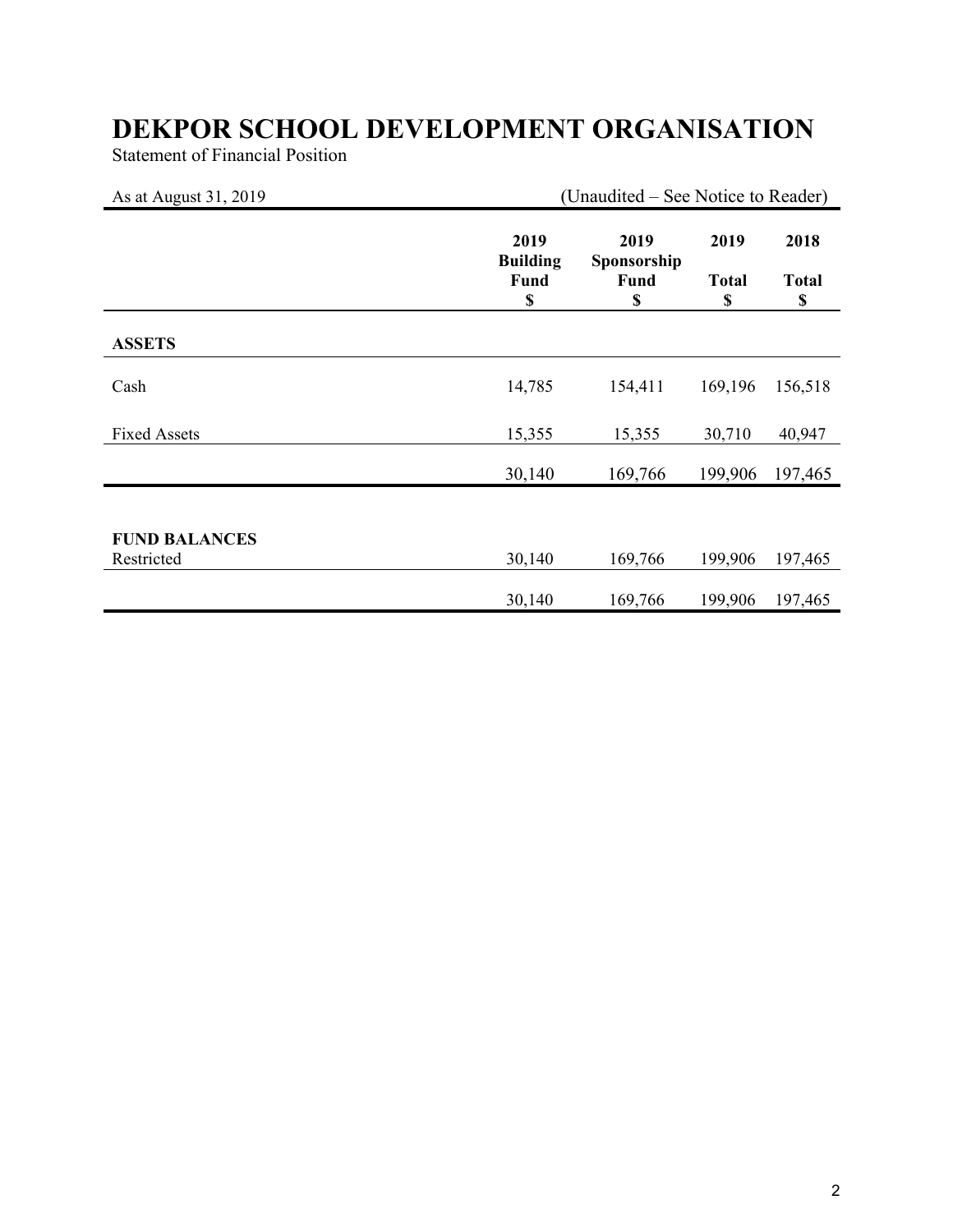Statement of Operations

| For the period ended August 31, 2019                                                                                                                                                                                                                                                                                                               |                                        | (Unaudited – See Notice to Reader)                                                                                                                |                                                                                                                                                          |                                                                                                                                                            |
|----------------------------------------------------------------------------------------------------------------------------------------------------------------------------------------------------------------------------------------------------------------------------------------------------------------------------------------------------|----------------------------------------|---------------------------------------------------------------------------------------------------------------------------------------------------|----------------------------------------------------------------------------------------------------------------------------------------------------------|------------------------------------------------------------------------------------------------------------------------------------------------------------|
|                                                                                                                                                                                                                                                                                                                                                    | 2019<br><b>Building</b><br>Fund<br>\$  | 2019<br>Sponsorship<br>Fund<br>\$                                                                                                                 | 2019<br><b>Total</b><br>$\mathbf S$                                                                                                                      | 2018<br><b>Total</b><br>\$                                                                                                                                 |
| Revenue                                                                                                                                                                                                                                                                                                                                            |                                        |                                                                                                                                                   |                                                                                                                                                          |                                                                                                                                                            |
| <b>Donation Revenues</b><br><b>Interest Income</b>                                                                                                                                                                                                                                                                                                 | 54,500                                 | 133,623<br>774                                                                                                                                    | 188,123<br>774                                                                                                                                           | 270,981<br>740                                                                                                                                             |
| <b>Expenses</b>                                                                                                                                                                                                                                                                                                                                    | 54,500                                 | 134,397                                                                                                                                           | 188,897                                                                                                                                                  | 271,721                                                                                                                                                    |
| Amortization - Vehicle<br>Bank charges (recoveries)<br><b>Breakfast</b><br>Building construction and maintenance<br>Child sponsorship<br><b>Computer Expense</b><br>Foreign Exchange<br>Medical<br>Professional fees<br>General<br>Office<br>Shipping<br><b>School Supplies</b><br><b>Travel and Automotive</b><br>Tools/Repairs<br>Teacher salary | 5,118<br>64,022<br>63<br>877<br>70,080 | 5,119<br>790<br>11,373<br>÷,<br>56,995<br>5,819<br>2,730<br>13,132<br>877<br>2,226<br>341<br>5,034<br>5,547<br>1,633<br>2,175<br>2,585<br>116,376 | 10,237<br>790<br>11,373<br>64,022<br>56,995<br>5,819<br>2,793<br>13,132<br>1,754<br>2,226<br>341<br>5,034<br>5,547<br>1,633<br>2,175<br>2,585<br>186,456 | 10,237<br>1,256<br>12,002<br>164,555<br>33,431<br>(269)<br>1,470<br>1,769<br>3,145<br>254<br>4,645<br>7,905<br>$\overline{a}$<br>2,151<br>5,967<br>248,518 |
| <b>Excess (deficiency) of revenues over expenses</b>                                                                                                                                                                                                                                                                                               | (15,580)                               | 18,021                                                                                                                                            | 2,441                                                                                                                                                    | 23,203                                                                                                                                                     |